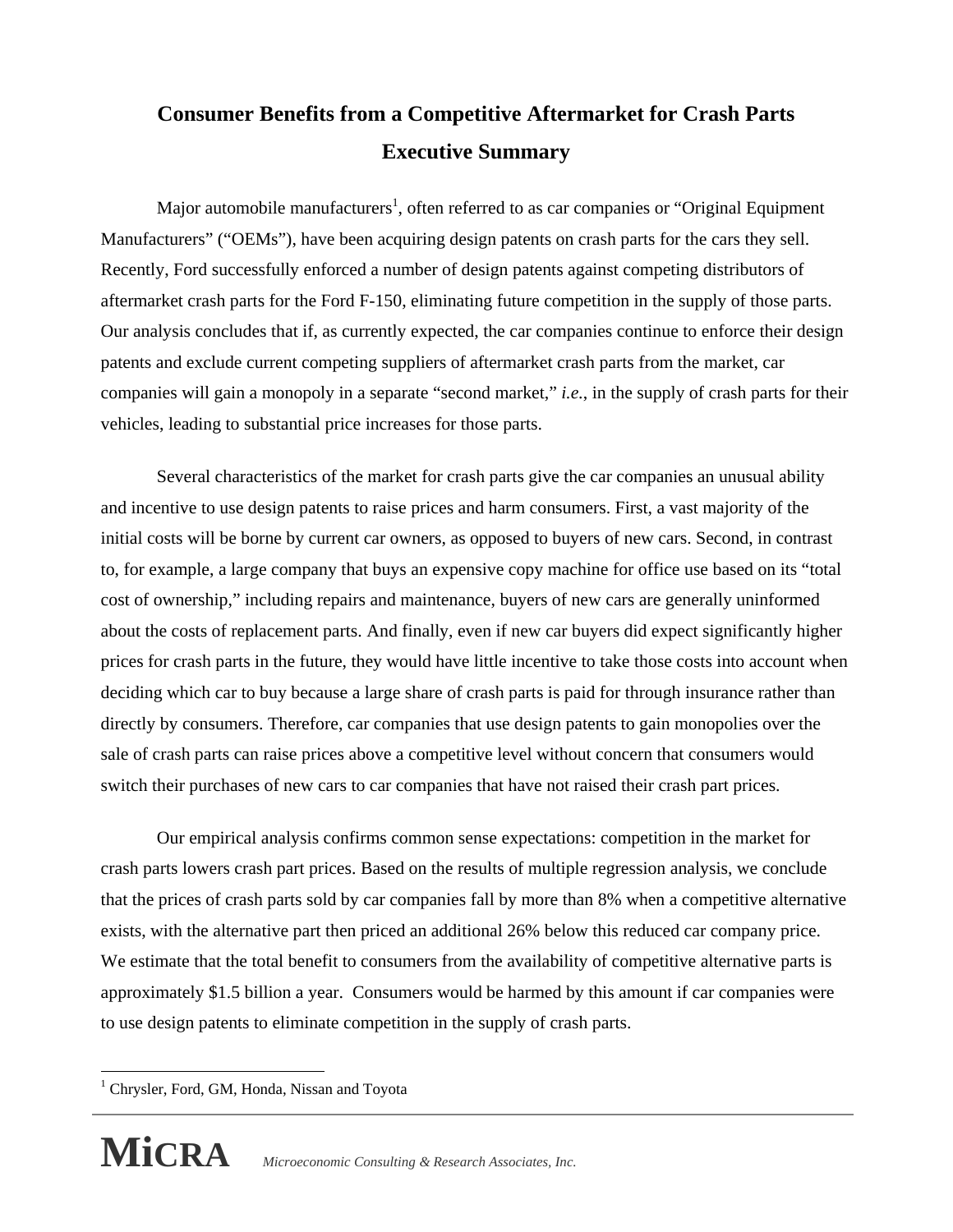1155 Connecticut Avenue NW, Suite 900 Washington, D.C. 20036 (202) 467-2500 *www.micradc.com*

#### **Consumers Benefit from a Competitive Aftermarket for Crash Parts**

The major car companies<sup>1</sup>, also known as Original Equipment Manufacturers (OEMs), have been acquiring design patents on crash parts for the cars they sell. Recently, Ford successfully enforced a number of design patents against distributors of aftermarket crash parts for the Ford F-150, eliminating future competition in the supply of those parts. Our analysis concludes that if, as currently expected, car companies continue to enforce their design patents, and exclude current competing suppliers of aftermarket crash parts from the market, car companies will gain a "second monopoly" over the supply of crash parts for their vehicles which will lead to substantial increases in the prices for those parts and in the total cost of vehicle ownership for consumers.

## **Why Design Patents Would Grant Car Companies a "Second Monopoly" over Crash Parts.**

Many economists would argue that if there is vigorous competition in the market for a new, durable product that is sold to sophisticated customers who are fully informed as to all future additional costs of ownership, including prices of replacement parts, then consumers are unlikely to be harmed significantly if the car company is the sole supplier of those parts since the car company would be constrained from raising its parts prices excessively due to a concern that this would reduce the demand for their new cars  $.2$  Most

 1 Chrysler, Ford, GM, Honda, Nissan and Toyota.

<sup>&</sup>lt;sup>2</sup> The reasoning is that fully-informed consumers should be expected to take into account the "total cost of ownership" of a product over its life-span when originally considering purchasing that car company's product. Economists define "total cost of ownership" as the present discounted (expected) value of all costs associated with owning and using a durable product, including future maintenance and insurance costs, including both the cost of the original product (the new car) and the costs anticipated in the future (*e.g.*, the cost of replacement parts). If consumers do not differentiate between an increase in the total cost of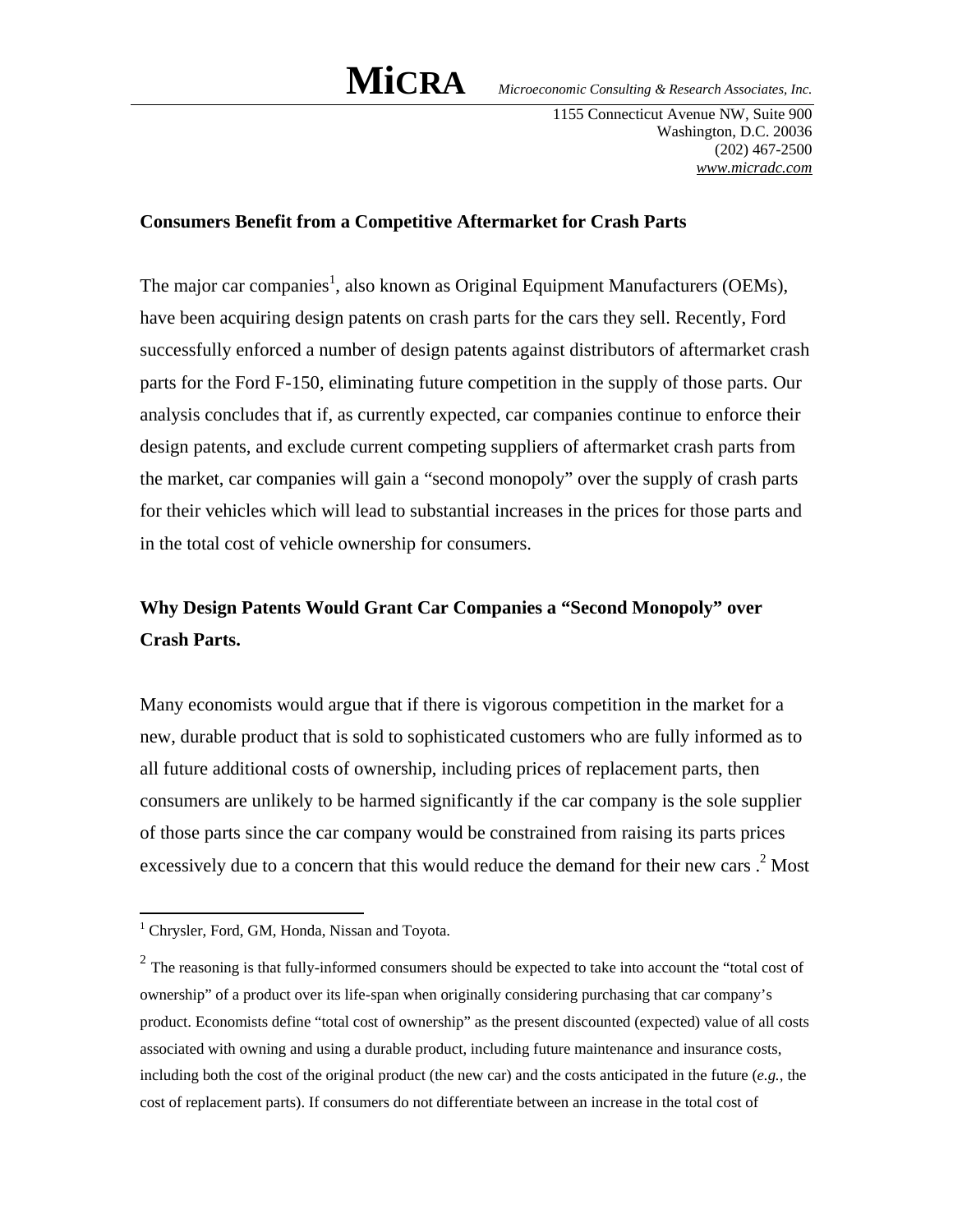Page 2 of 11

economists would also agree, however, that there are at least three sufficient conditions under which a car company's elimination of competitors from an aftermarket for its original equipment (*e.g.*, Ford's eliminating alternative suppliers for crash parts for Ford vehicles) would cause significant harm to consumers. First, consumers may not be sufficiently sophisticated to fully take into account all elements of the total cost of ownership beyond the original purchase price, even if those costs could have been foreseen by a fully-informed consumer. Second, at the time of original purchase, consumers may not have been able to foresee the subsequent exclusion of competitors and the resulting price increases for replacement parts. And, third, some of the higher cost of ownership may be born by individuals other than those who purchased or currently own that car company's product. **All three of these conditions are present in the market for replacement crash parts for automobiles.** Thus, before turning to the empirical estimates of the effects of exclusion on crash part prices, we need to discuss each of these conditions, at least briefly.

First, some purchasers of new cars may have a rough idea that some cars are more costly to maintain than others, or carry higher insurance premiums. But there is no reason to expect that any significant number of car buyers are sophisticated enough to take into account the effect of higher prices for a particular car company's replacement parts on the

 ownership caused by a price increase for a car and an equivalent increase due to an increase in the cost of replacement parts, new customers that can foresee the higher replacement part prices will demand lower prices on the new car to compensate, or will purchase elsewhere. If the linkage between the original equipment market and its aftermarket is strong enough, even a car company that was the only supplier of replacement parts for its cars should be constrained from raising its parts prices excessively due to a concern that this would reduce the demand for their new cars.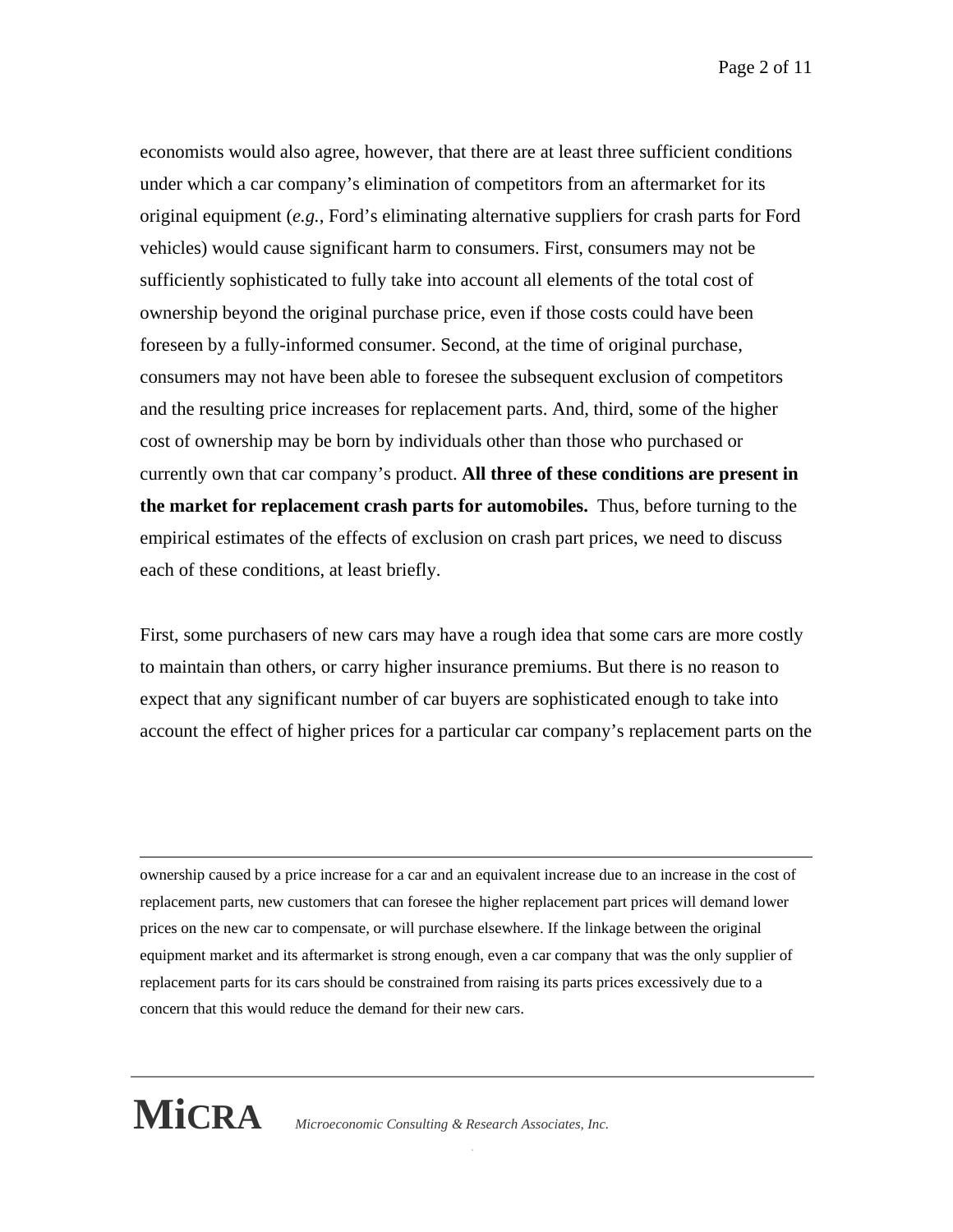total lifetime cost of ownership of that car company's cars, even if such price increases would eventually result in higher collision insurance premiums for owners of those cars.<sup>3</sup>

Second, few if any current car owners could possibly have anticipated that car companies, such as Ford, would succeed in excluding their competitors in the market for crash parts by enforcing design patents through the ITC. At the time they purchased their cars, consumers would have expected, if anything, to be able to continue to purchase parts at relatively competitive prices and pay the relatively lower insurance premiums that resulted from those lower part prices. If the car companies now gain monopoly power over crash parts for their vehicles and raise the prices of those parts, all consumers who purchased their cars before the car companies obtained those monopolies will be harmed. **Existing car owners will thus unambiguously be forced to "pay twice" for their parts.4**

In principle, purchasers of new cars in the future may be harmed to a lesser extent if car companies were to pass on some of their higher profits from the sale of crash parts in the form of lower prices for new cars.<sup>5</sup> New cars each year, however, account for only around  $7\%$  of the total stock of cars. $<sup>6</sup>$  In addition, the pass-through rate for cost</sup>

 $\overline{a}$ 

 $3$  Most replacement parts paid for by insurance are covered under either collision or property liability coverage; collision covers the damage to cars of drivers at fault, while property liability covers damages drivers cause to other people's property, including cars.

<sup>&</sup>lt;sup>4</sup> In the terminology of economics, unanticipated increases in the prices of aftermarket parts prices sold to a car company's installed base of customers who are effectively locked in to their purchases is referred to as "Installed Base Opportunism". Further, such behavior provides a cause for antitrust action. See, *e.g.*, *Kodak v. Image Technical Services.* 

 $<sup>5</sup>$  The affect of higher expected profits from aftermarket sales on prices of new cars can be analyzed as</sup> equivalent to reductions in marginal costs of production of new cars.

 Publication No. M6.FLT.007, September 2001. <sup>6</sup> This estimate is based on data provided in the following: Tracie R. Jackson, US Environmental Protection Agency, "Fleet Characterization Data for MOBILE6: Development and Use of Age Distributions, Average Annual Mileage Accumulation Rates, and Projected Vehicle Counts for Use in MOBILE6," EPA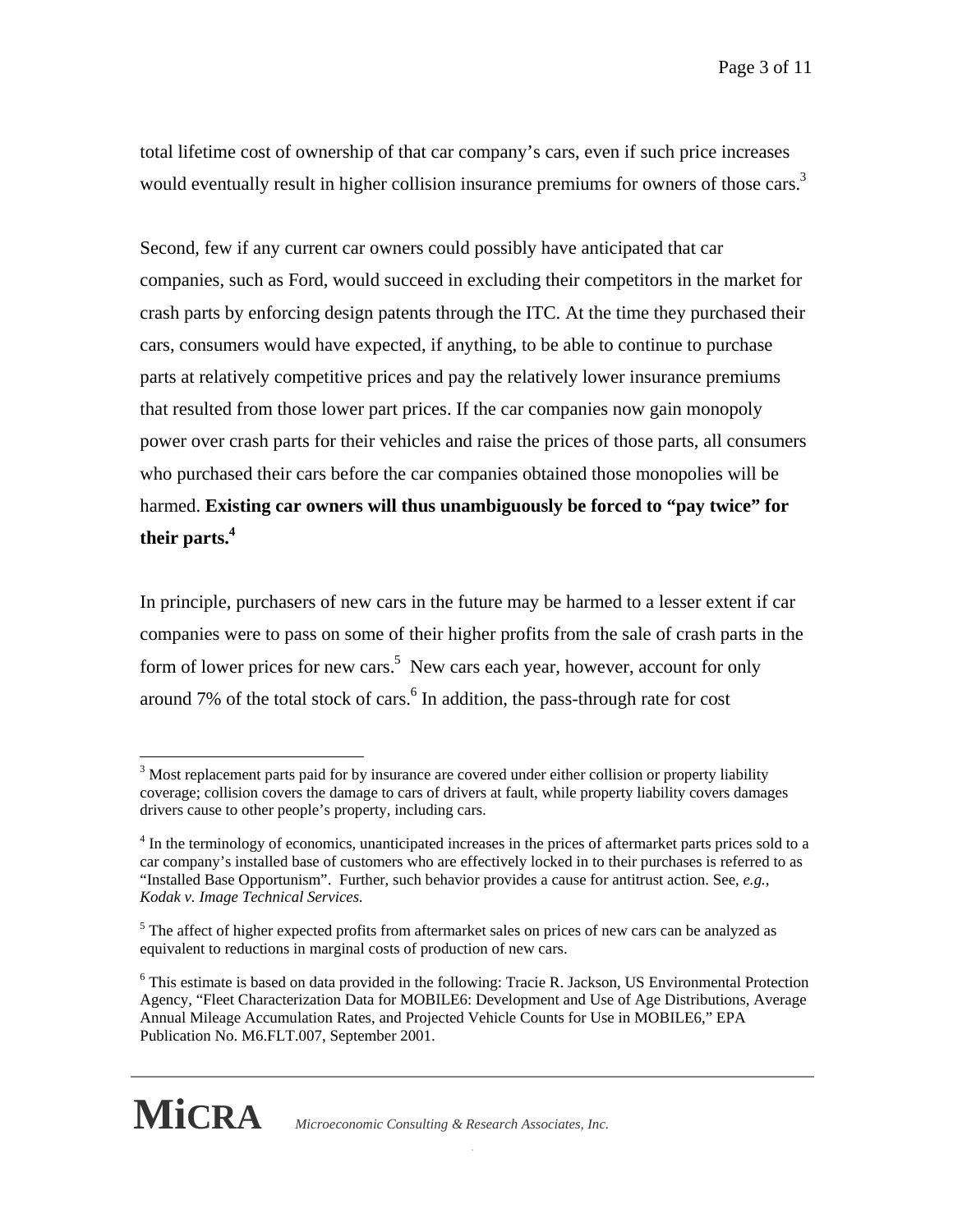Page 4 of 11

reductions for US car companies appears to be quite low – between 12% and 45%.<sup>7</sup> As a result, only 1% to 3% of the windfall gain to the car companies would be passed on to new car buyers in the first year. Thus, the vast majority of the increase in repair costs will translate into harm to current car owners on a one-to-one basis and, even for new car buyers, any offset is likely to be minor.

Third, price increases by any one car company due to monopolization of its replacement parts can be expected to harm all car owners through higher insurance premiums for all drivers. Most of the costs of crash parts are paid for by insurance, and higher prices for crash parts will increase insurance premiums for all drivers of new and used cars, not just purchasers of new cars sold by those car companies that raised the prices for replacement parts on their cars. With respect to collision insurance premiums, some of the larger insurance firms may try to increase collision premiums only on those models for which prices of crash parts have risen, rather than spreading it over all customers. With respect to property liability premiums, however, premiums will rise for all drivers. <sup>8</sup> Thus, nearly half the amount of any increase in crash part prices by a car company will increase the total cost of ownership of other automakers' cars, not their own, making it even more profitable for each car company to raise its prices once competitors are excluded from the market.

 covers damages drivers cause to other people's property, including cars. <sup>8</sup> As noted earlier, most replacement parts paid for by insurance are covered under either collision or property liability coverage; collision covers the damage to cars of drivers at fault, while property liability



 $\overline{a}$ 

**MiCRA** *Microeconomic Consulting & Research Associates, Inc.* 

<sup>7</sup> See Anne Gron and Deborah L. Swenson, "Cost Pass-Through in the U.S. Automotive Market", *The Review of Economics and Statistics*, 82, No. 2 (May 2000), pp.316-324. Gron and Swenson estimate a pass-through rate of about 0.451 for industry-wide cost increases, and 0.117 for model-specific cost increases. Given that not all car companies imposed design patents, and not on all models, the pass-through rate from higher crash part revenues into lower new-car prices is thus likely to be closer to 0.117 than to 0.451.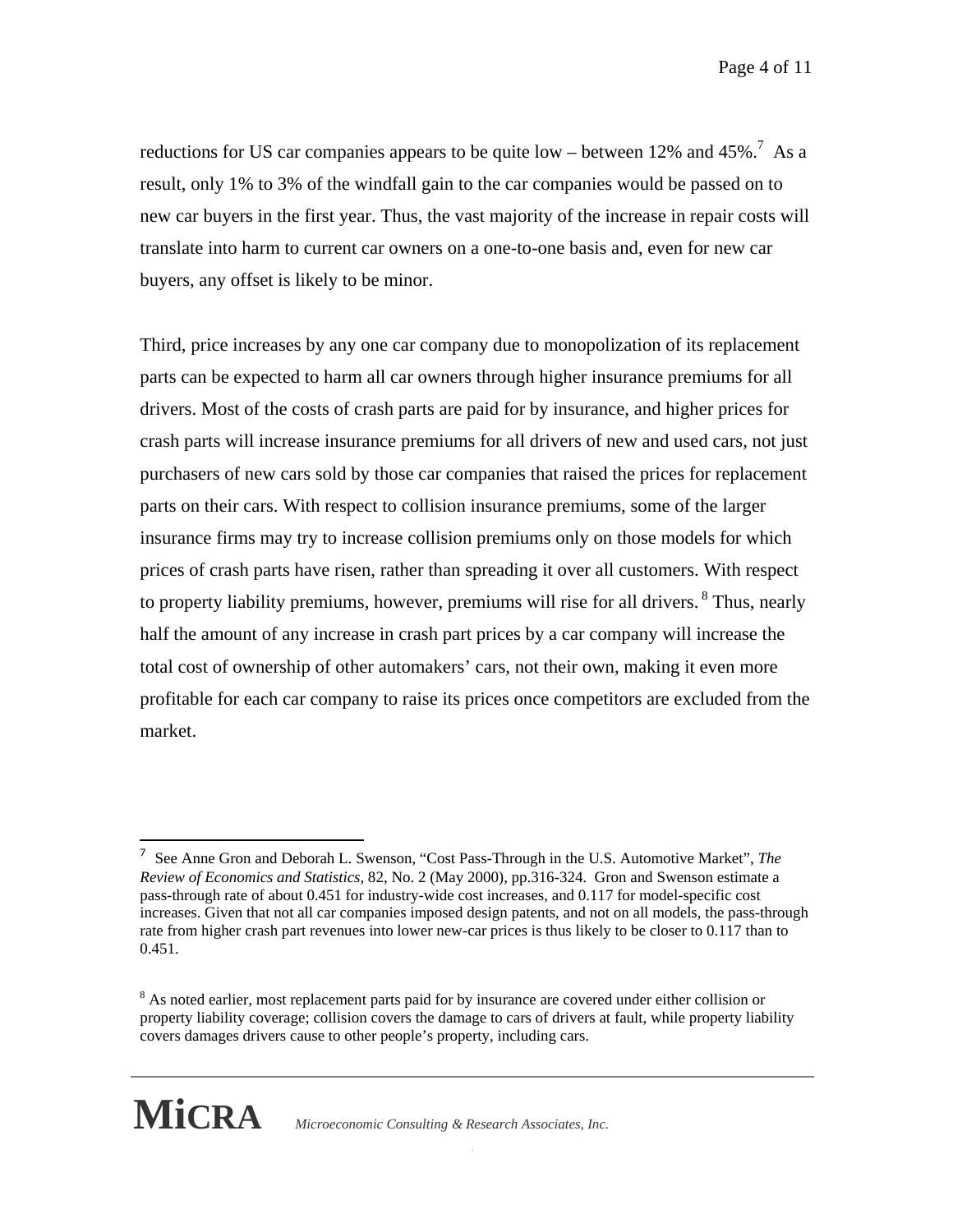Page 5 of 11

The presence of any one of these factors alone would cause a less-than-competitive aftermarket to lead to significant harm to consumers. Thus while many economists would argue that there are conditions under which consumers would be unlikely to be harmed significantly if a car company became the sole supplier of some or all of the parts for its vehicles, we conclude that those conditions do not apply in this case. **Allowing car companies to exclude competitors from aftermarkets for their cars would indeed grant them a "second monopoly" in the market for repair parts, without any significant offsetting benefit to their customers, even purchasers of new cars.**

We thus turn in the next section to estimating the increase in the cost of repair parts that can be expected if the car companies succeed in excluding competitors from supplying those products, secure in the conclusion that all or nearly all of the increase in those costs represents a net harm to consumers.

## **Estimating the Benefits to Consumers from Competition in the Market for Automotive Parts**

Our ultimate goal is to measure the aggregate amount of economic benefit to consumers from competition in the market for automotive collision parts. We first econometrically estimate the average benefit that consumers receive on individual sales of these parts, and then apply them to estimates of the size of the market to calculate the total dollar savings to consumers.

Consumers benefit in two ways when a distributor of alternative parts enters the market with a competitive alternative to a car company part.<sup>9</sup> First, the price from a distributor

 underestimate the gain to consumers from competition in this market.  $9^9$  For the purposes of this study, we assume that Keystone was the first entrant, and thus use the date of Keystone entry as the date of first entry. To the extent that Keystone was not the first entrant, we thus



 $\overline{a}$ 

**MiCRA** *Microeconomic Consulting & Research Associates, Inc.*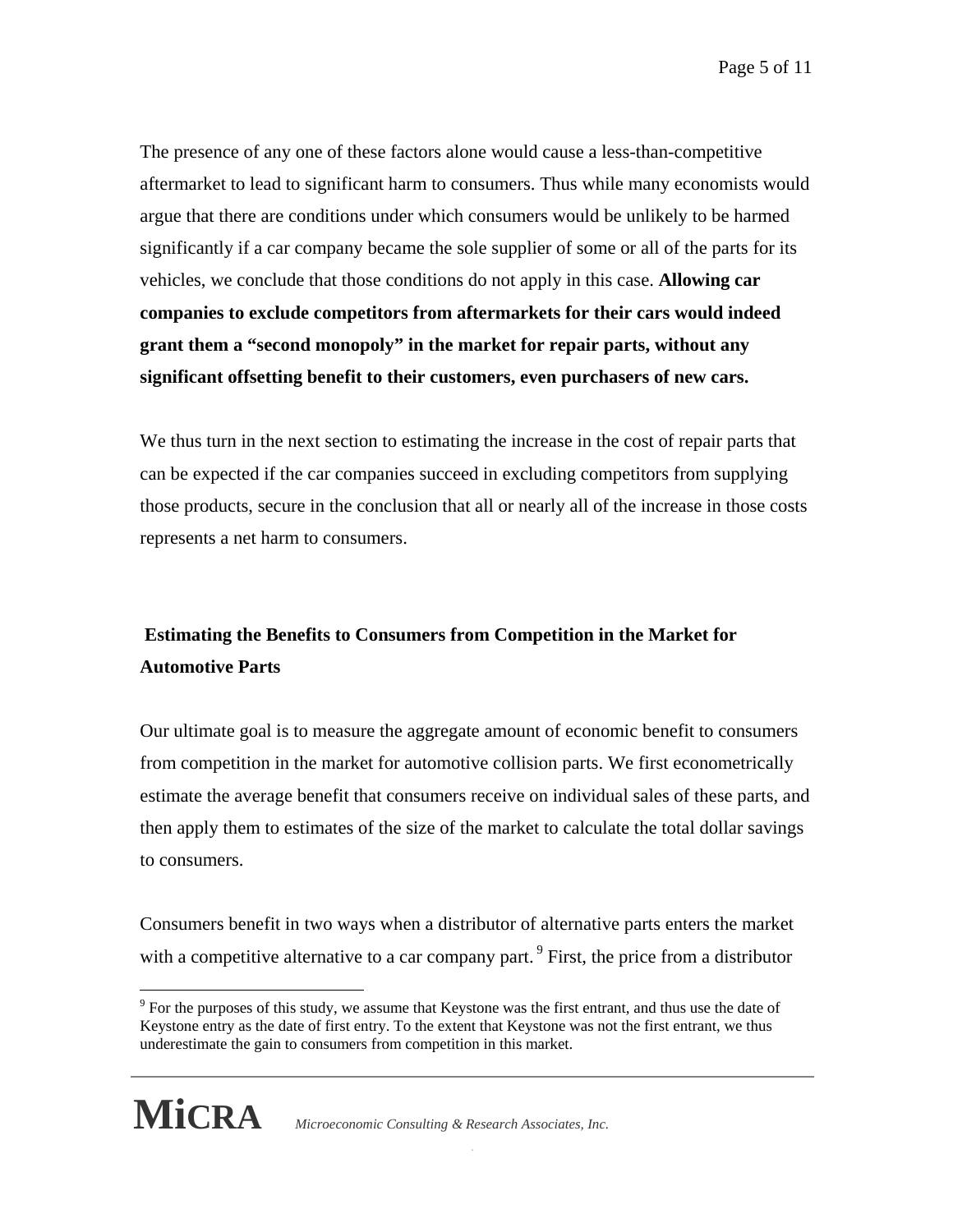of aftermarket parts will usually be lower than the car company's price. We refer to this as the "direct" benefit.<sup>10</sup> Second, a distributor's entry and competition usually results in the car company reducing its price. We refer to this as the "indirect" benefit.

To allow us to quantify each of these benefits, we used publicly available data on car company crash part prices, as well as data provided by Keystone on its prices from 2002 to 2007. Using the price data for car company and the alternative distributor's parts, we estimated the following multiple regression model:

ln (car company real price) =  $\mathbf{a}_i + \mathbf{b}^*$  ln (*years since car model*) + c \* *distributor indicator variable* + d \* *years since distributor entry*,

where:

| Car company real price is the car company price deflated by the producer price index for  |
|-------------------------------------------------------------------------------------------|
| intermediate materials, supplies and components;                                          |
| $a_i$ is a vector of fixed effects for each part type (this controls for fixed            |
| characteristics common to all parts in a generic group);                                  |
| Years since car model is defined as the difference between the current year and the first |
| car model year for which the part is used;                                                |
| Distributor indicator variable is a variable that equals one if that car company part is  |
| subject to competition from a distributor part in that year, otherwise it equals          |
| zero;                                                                                     |
| Years since distributor entry is a variable that equals the number of years a             |
| competitive distributor part has been available if that car company price is              |
| subject to competition from a distributor part, otherwise it equals zero.                 |
|                                                                                           |

 $\overline{a}$ 

<sup>&</sup>lt;sup>10</sup> This assumes that the car company crash parts and the competitive alternatives are of equal quality.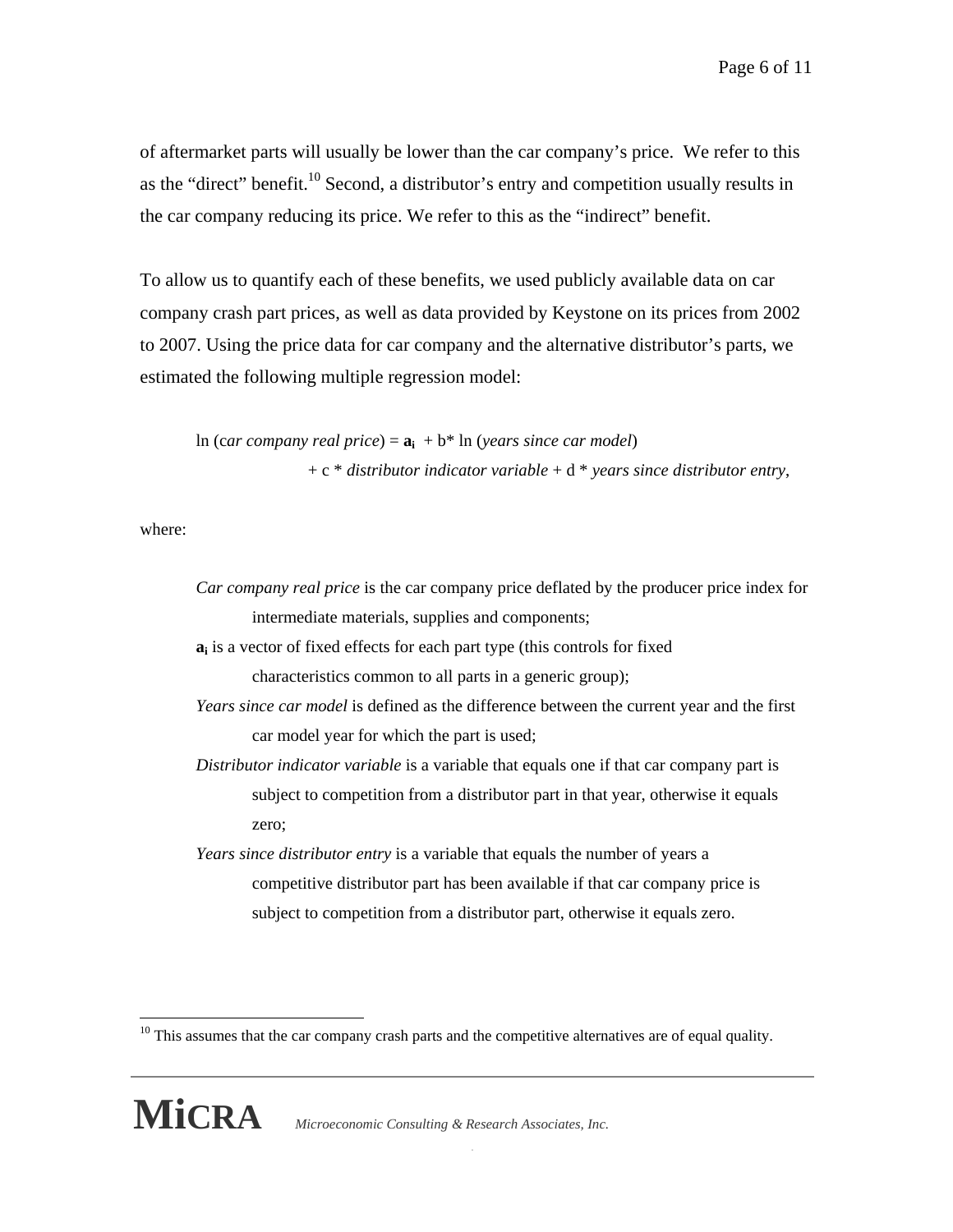The "c" coefficient thus is the best estimate of the initial effect of a distributor's entry on car company prices, while the "d" parameter estimates the incremental effect on car company prices for each additional year of competition from a distributor.<sup>11</sup> Our best estimate is that the average effect of a distributor's introduction of competitive alternatives to car company crash parts is to reduce those car company part prices by 1.4% for each year that the distributor's products are in the market.<sup>12</sup>

We used these estimated parameters to calculate the average "indirect" benefit per part that faced competition from a distributor. To do this, we first used the regression estimates to project what prices would have been<sup>13</sup> for car company parts subject to competition if competition had not existed for those parts.<sup>14</sup> The indirect benefit to consumers per part is then calculated for each year as the difference between the projected car company price without competition and the actual car company price. We estimated that, on average, prices of car company parts have been reduced by about 8% due to competition, or by about \$18 per part.

For each part that the distributor offers, we then calculated the direct benefit as the difference between the actual car company price and the distributor price. On average, we estimate that the distributor's automotive part prices are about 26%, or \$53, lower than the prices of the car company parts they compete against. See Graph 1 and Graph 2

 from competition. <sup>14</sup>As noted above, our model assumes that Keystone was the first competitor to car companies for each part. To the extent that other distributors entered before Keystone, we will have underestimated the benefits



 $\overline{a}$ 

**MiCRA** *Microeconomic Consulting & Research Associates, Inc.* 

 $11$  It is easy to see how this might arise: imagine that, absent competition, car company prices would have risen at 3% per year, but that with competition, they only rise at 2% a year – then, each year the gap between what prices are and what *they would have been absent competition* will increase.

 $12$  Our estimate of the initial, instantaneous effect (the value of the "c" parameter) is statistically indistinguishable from zero.

<sup>&</sup>lt;sup>13</sup> The car company price without competition is calculated as  $e^{\ln(car \text{ company price}) - c * distribution \text{ } indicator \text{ } variable - d * years}$ since distributor entry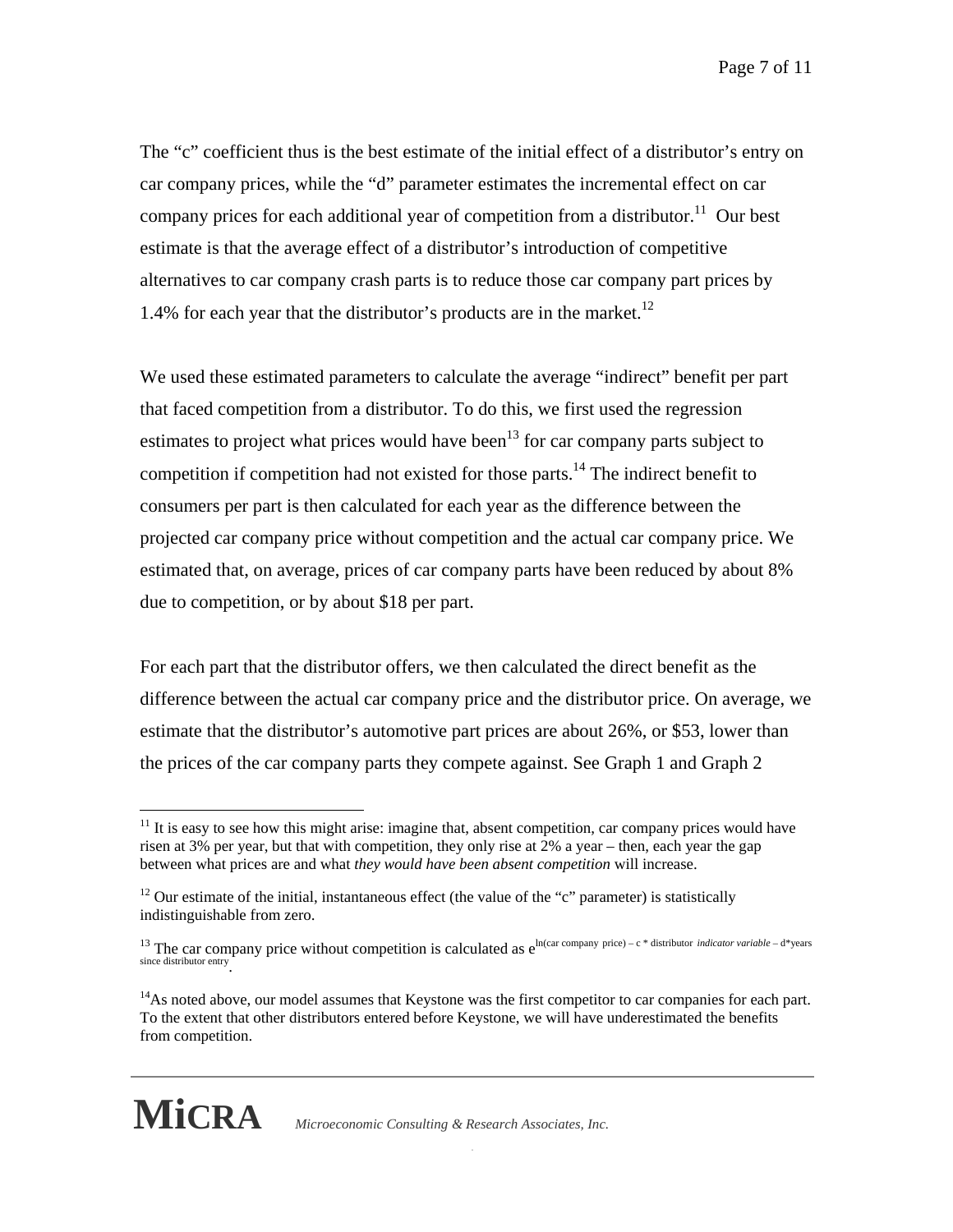below for estimates<sup>15</sup> of the effect of a distributor's entry on car company part prices based on the above calculations.



## **Graph 1. Effect of Competitive Entry on a** *RT Headlamp Door*

 the distributor's part prices. <sup>15</sup>These simulations are based on average prices for car company parts, regression estimates of the effect on car company part prices of competition, and the average percent difference between the car company and



1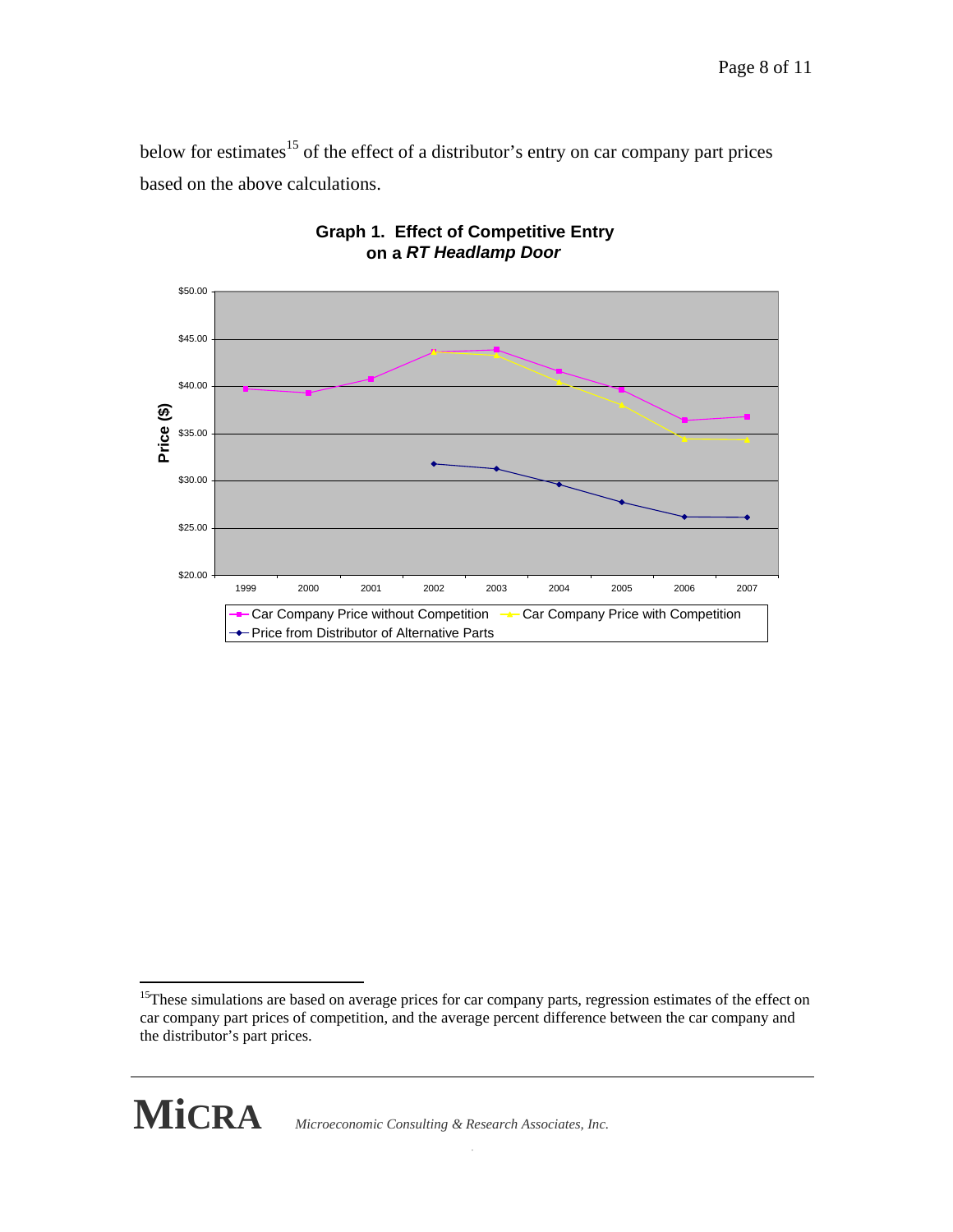

### **Graph 2. Effect of Competitive Entry on a** *LT Headlamp Assy Sealed Beam*

Note that the total benefit to a consumer of a distributor's part will equal the amount by which the distributor's price is lower than the car company price, plus the difference between the actual car company price and what that price would have been absent a distributor's entry; *i.e.*, a customer of a distributor receives both "direct" and "indirect" benefits as we have defined them whereas a customer of a car company receives only the "indirect" benefit. See Table 1 below for summary of benefits per part.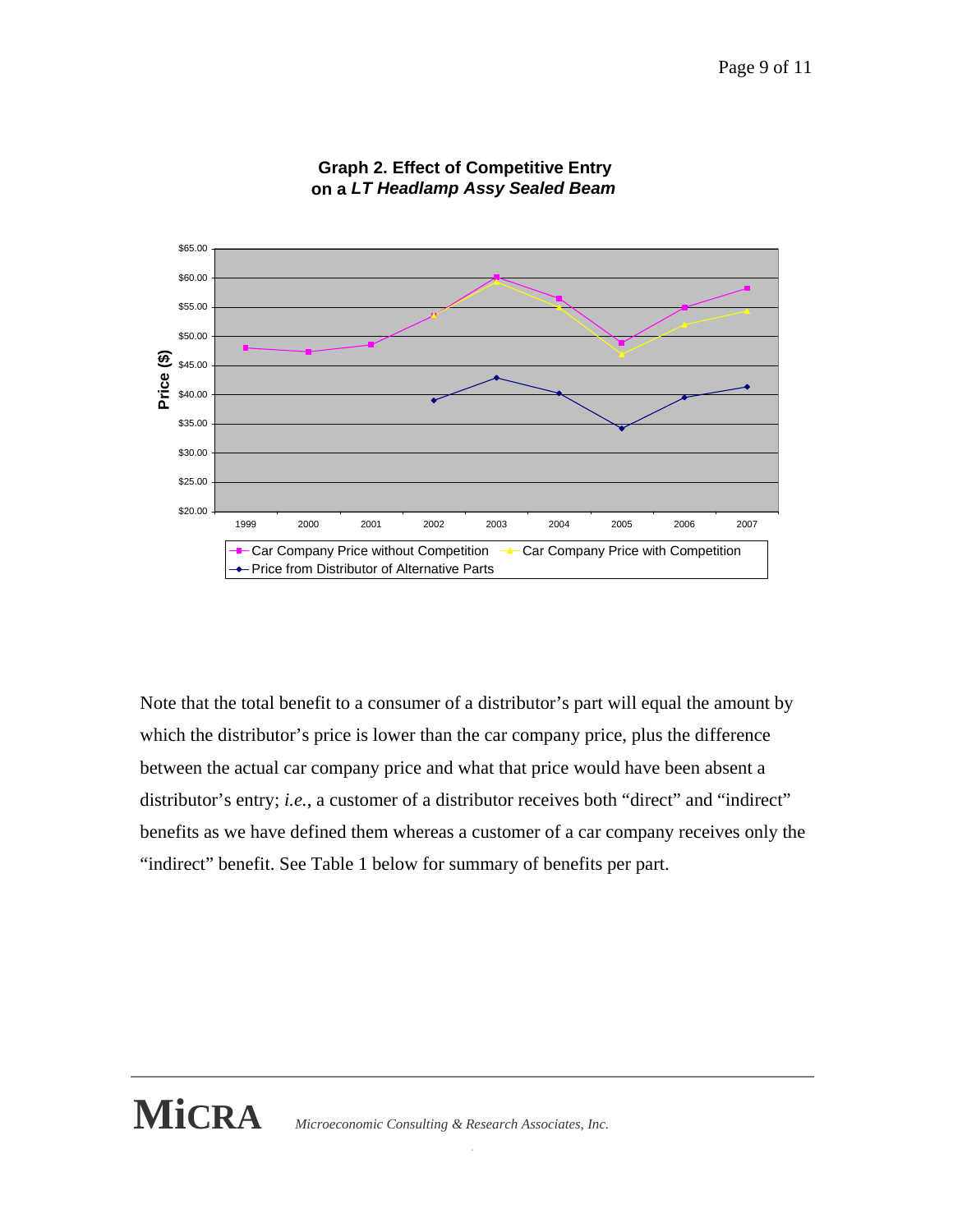(per part that faces competition)

| Year  | <b>Direct Benefits</b> |             |                    | <b>Indirect Benefits</b> |  |
|-------|------------------------|-------------|--------------------|--------------------------|--|
|       | % Price Difference     | \$ per Part | % Price Difference | \$ per Part              |  |
| 2005  | 28.7%                  | \$55.77     | 7.9%               | \$16.51                  |  |
| 2006  | 26.0%                  | \$51.98     | 8.5%               | \$18.24                  |  |
| 2007  | 24.7%                  | \$50.71     | 8.7%               | \$18.97                  |  |
| Total | 26.4%                  | \$52.76     | 8.4%               | \$17.93                  |  |

To illustrate the aggregate size of these benefits, we utilize the following estimates of the total size of the market for crash parts and of its composition: $16$  1) the total size of the market for automotive parts is \$16 billion a year; 2) 74% of the total is from sales of car company parts and 11% is from sales of newly manufactured alternative parts; and 3) two- thirds of car company parts sold face competition. All sales of alternative, newly manufactured parts will then have both "direct" and "indirect" benefits associated with them, and all sales of car company parts for which there is a competitive alternative will have "indirect" benefits associated with them. See Table 2 below for a summary of these benefits.

## **Table 2. Aggregate Annual Benefits from Competition\***

| <b>Market Segment</b>                          | <b>Assumed Sales</b> | Direct Benefits** | <b>Indirect Benefits</b> | <b>Total Benefits</b> |
|------------------------------------------------|----------------------|-------------------|--------------------------|-----------------------|
| Car Company Facing<br>Competition              | \$7,893,333,333      | \$0               | \$723,492,226            | \$723,492,226         |
| Car Company Facing No<br>Competition           | \$3,946,666,667      | \$0               | \$0                      | \$0                   |
| New Parts from Alternative<br><b>Suppliers</b> | \$1,760,000,000      | \$631,728,555     | \$161,319,213            | \$793,047.767         |
| <b>Total, New Parts</b>                        | \$13,600,000,000     | \$631,728,555     | \$884,811,439            | \$1,516,539,993       |

\* Based on hypothetical sales figures

\*\* Assumes that the percentage direct benefit would be the same for all sellers of altemative parts as measured for Keystone

<sup>16</sup> Estimates of market size were provided by Keystone. <u>.</u>